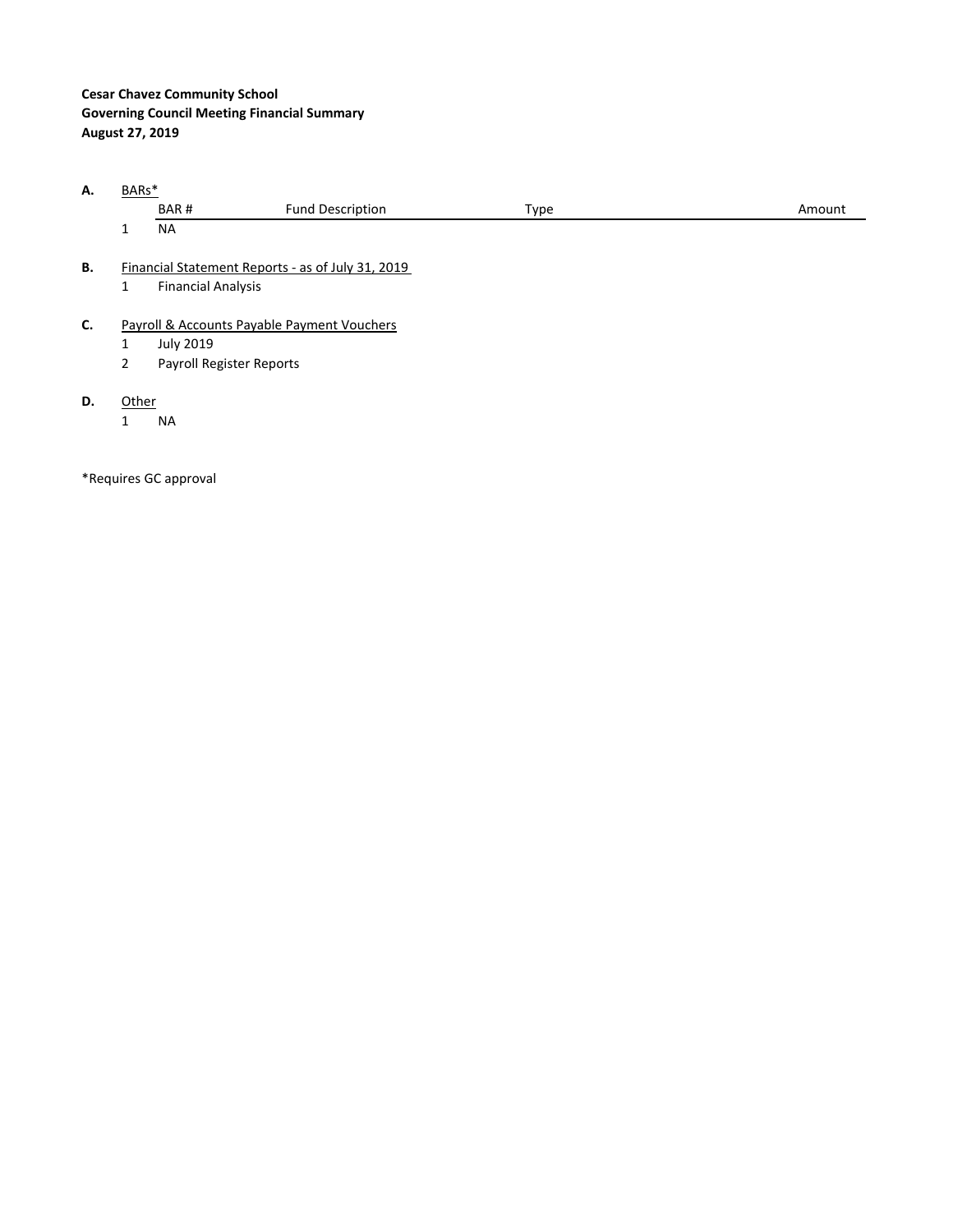# **Actuals Expenditures**

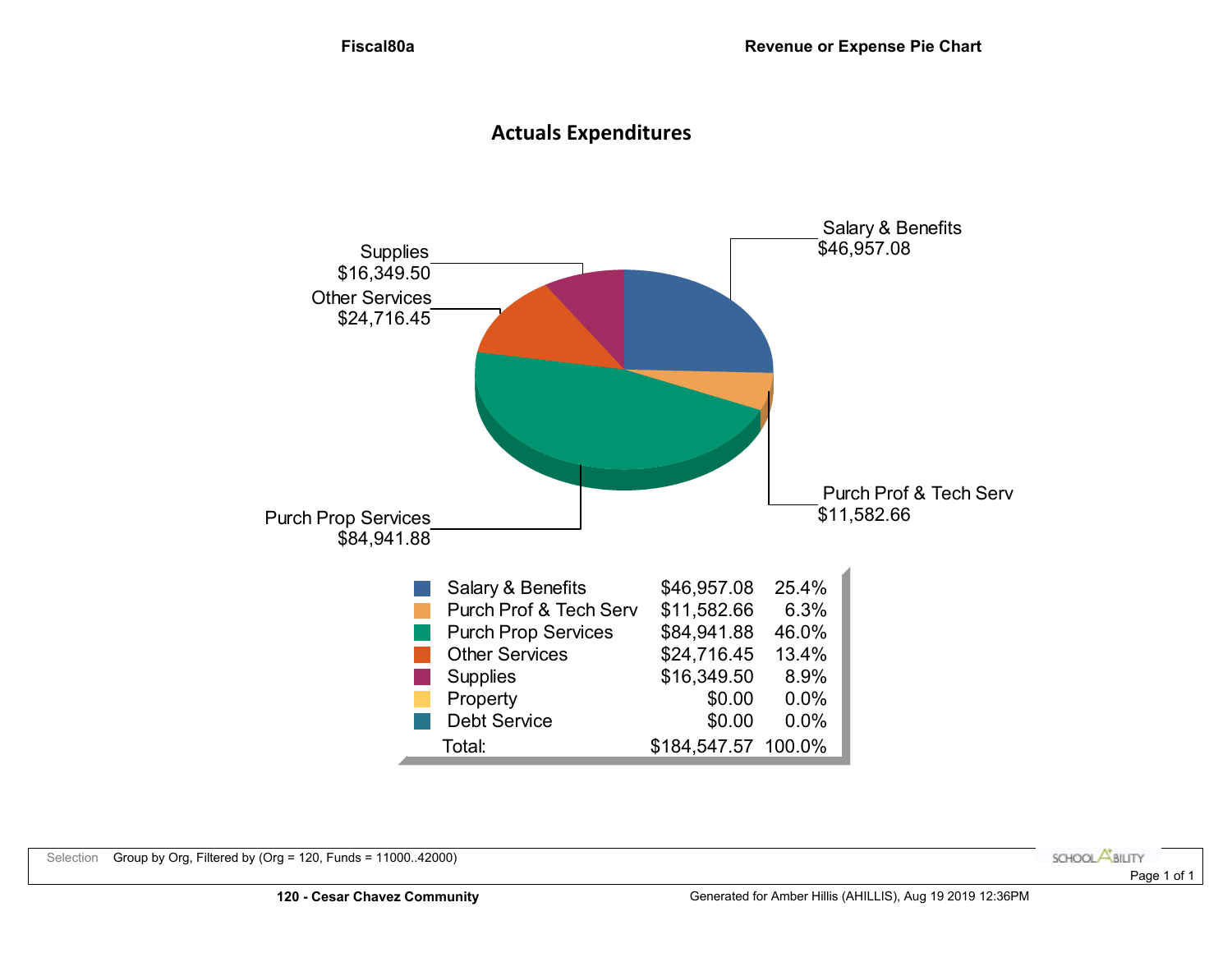**Check Summary** 

| Checks Dated 07/01/2019 through 07/31/2019 |                   |                                                            |                     |  |  |  |  |  |  |  |  |
|--------------------------------------------|-------------------|------------------------------------------------------------|---------------------|--|--|--|--|--|--|--|--|
| <b>Check Number</b>                        | <b>Check Date</b> | Pay to the Order of                                        | <b>Check Amount</b> |  |  |  |  |  |  |  |  |
| 11505                                      | 07/02/2019        | <b>CCCS Education Foundation</b>                           | 37,469.62           |  |  |  |  |  |  |  |  |
| 11506                                      | 07/09/2019        | <b>Century Link</b>                                        | 95.64               |  |  |  |  |  |  |  |  |
| 11507                                      | 07/09/2019        | Century Link                                               | 611.52              |  |  |  |  |  |  |  |  |
| 11508                                      | 07/09/2019        | City of Albuquerque                                        | 120.00              |  |  |  |  |  |  |  |  |
| 11509                                      | 07/09/2019        | EM3 Networks, LLC                                          | 143.64              |  |  |  |  |  |  |  |  |
| 11510                                      | 07/09/2019        | TSA Consulting Group, Inc.                                 | 50.00               |  |  |  |  |  |  |  |  |
| 11511                                      | 07/09/2019        | <b>Verizon Wireless</b>                                    | 116.42              |  |  |  |  |  |  |  |  |
| 11512                                      | 07/09/2019        | Waste Management of New Mexico                             | 117.66              |  |  |  |  |  |  |  |  |
| 11513                                      | 07/09/2019        | <b>White Stone Communications</b>                          | 223.31              |  |  |  |  |  |  |  |  |
| 11514                                      | 07/09/2019        | Wisconsin Center for Education Research ATT DRC<br>Accting | 1,097.00            |  |  |  |  |  |  |  |  |
| 11515                                      | 07/09/2019        | NM RHC                                                     | 5,748.85            |  |  |  |  |  |  |  |  |
| 11516                                      | 07/09/2019        | Aerarium, LLC                                              | 28.25               |  |  |  |  |  |  |  |  |
| 11517                                      | 07/09/2019        | Bremmany, LLC                                              | 1,655.88            |  |  |  |  |  |  |  |  |
| 11518                                      | 07/09/2019        | <b>Century Link</b>                                        | 81.69               |  |  |  |  |  |  |  |  |
| 11519                                      | 07/09/2019        | <b>Crystal Springs Bottled Water</b>                       | 53.18               |  |  |  |  |  |  |  |  |
| 11520                                      | 07/09/2019        | NMPSIA-RISK                                                | 30,757.00           |  |  |  |  |  |  |  |  |
| 11521                                      | 07/09/2019        | <b>UNM - Health Sciences</b>                               | 450.00              |  |  |  |  |  |  |  |  |
| 11522                                      | 07/11/2019        | NM Educational RetirementBoard                             | 47,038.39           |  |  |  |  |  |  |  |  |
| 11523                                      | 07/11/2019        | NM Taxation/Revenue Department                             | 1,831.48            |  |  |  |  |  |  |  |  |
| 11524                                      | 07/11/2019        | <b>EPARS TSA Consulting Group Inc.</b>                     | 2,150.00            |  |  |  |  |  |  |  |  |
| 11525                                      | 07/12/2019        | <b>NMPSIA</b>                                              | 17,465.90           |  |  |  |  |  |  |  |  |
| 11526                                      | 07/23/2019        | <b>ABCWUA</b>                                              | 334.72              |  |  |  |  |  |  |  |  |
| 11527                                      | 07/23/2019        | Albuquerque Publishing                                     | 172.60              |  |  |  |  |  |  |  |  |
| 11528                                      | 07/23/2019        | <b>Central NM Community College</b>                        | 81.25               |  |  |  |  |  |  |  |  |
| 11529                                      | 07/23/2019        | LaBarge Landscape                                          | 140.24              |  |  |  |  |  |  |  |  |
| 11530                                      | 07/23/2019        | Pizza 9                                                    | 183.68              |  |  |  |  |  |  |  |  |
| 11531                                      | 07/23/2019        | <b>PNM</b>                                                 | 1,969.12            |  |  |  |  |  |  |  |  |
| 11532                                      | 07/23/2019        | <b>Protection One</b>                                      | 418.96              |  |  |  |  |  |  |  |  |
| 11533                                      | 07/23/2019        | Sam's Club & Wal-mart                                      | 92.59               |  |  |  |  |  |  |  |  |
| 11534                                      | 07/23/2019        | Wells Fargo Financial                                      | 1,693.04            |  |  |  |  |  |  |  |  |
| 11535                                      | 07/24/2019        | Bremmany, LLC                                              | 83.09               |  |  |  |  |  |  |  |  |
| 11536                                      | 07/24/2019        | City of Albuquerque                                        | 2,960.00            |  |  |  |  |  |  |  |  |
| 11539                                      | 07/30/2019        | <b>CCCS Education Foundation</b>                           | 38,293.02           |  |  |  |  |  |  |  |  |
| 11540                                      | 07/30/2019        | New Mexico Taxation and Revenue Department                 | 111.80              |  |  |  |  |  |  |  |  |
| 11541                                      | 07/30/2019        | NM Dept of Workforce Solutions                             | 1,571.04            |  |  |  |  |  |  |  |  |
|                                            |                   | 35<br><b>Total Number of Checks</b>                        | 195,410.58          |  |  |  |  |  |  |  |  |

### **Fund Recap**

| <b>Fund</b> | <b>Description</b>                                                                 | <b>Check Count</b> | <b>Expensed Amount</b> |
|-------------|------------------------------------------------------------------------------------|--------------------|------------------------|
| 11000       | Operational Fund                                                                   | 32                 | 188.273.19             |
| 21000       | Food Services Fund                                                                 |                    | 92.59                  |
| 23000       | Non-Instruct. Fund                                                                 |                    | 183.68                 |
| 24101       | Title I - IASA                                                                     |                    | 4,202.13               |
| 24106       | <b>IDFA-B Fntitlement</b>                                                          |                    | 1,209.44               |
| 24154       | Teach /Princp. Train & Recruit                                                     | 4                  | 328.94                 |
| 24189       | <b>SSAE Title IV</b>                                                               | 5                  | 703.88                 |
| 27103       | Dual Credit Instruct, Mat.                                                         |                    | 81.25                  |
| 28203       | Grads Plus                                                                         | 4                  | 335.48                 |
|             | Checks have been issued in accordance with the District's Policy and authorization |                    | SCHOOL                 |

Page 1 of 2 The preceding of the Board of Trustees. It is recommended that the preceding Checks be approved.

**120 - Cesar Chavez Community** Generated for Amber Hillis (AHILLIS), Aug 19 2019 12:48PM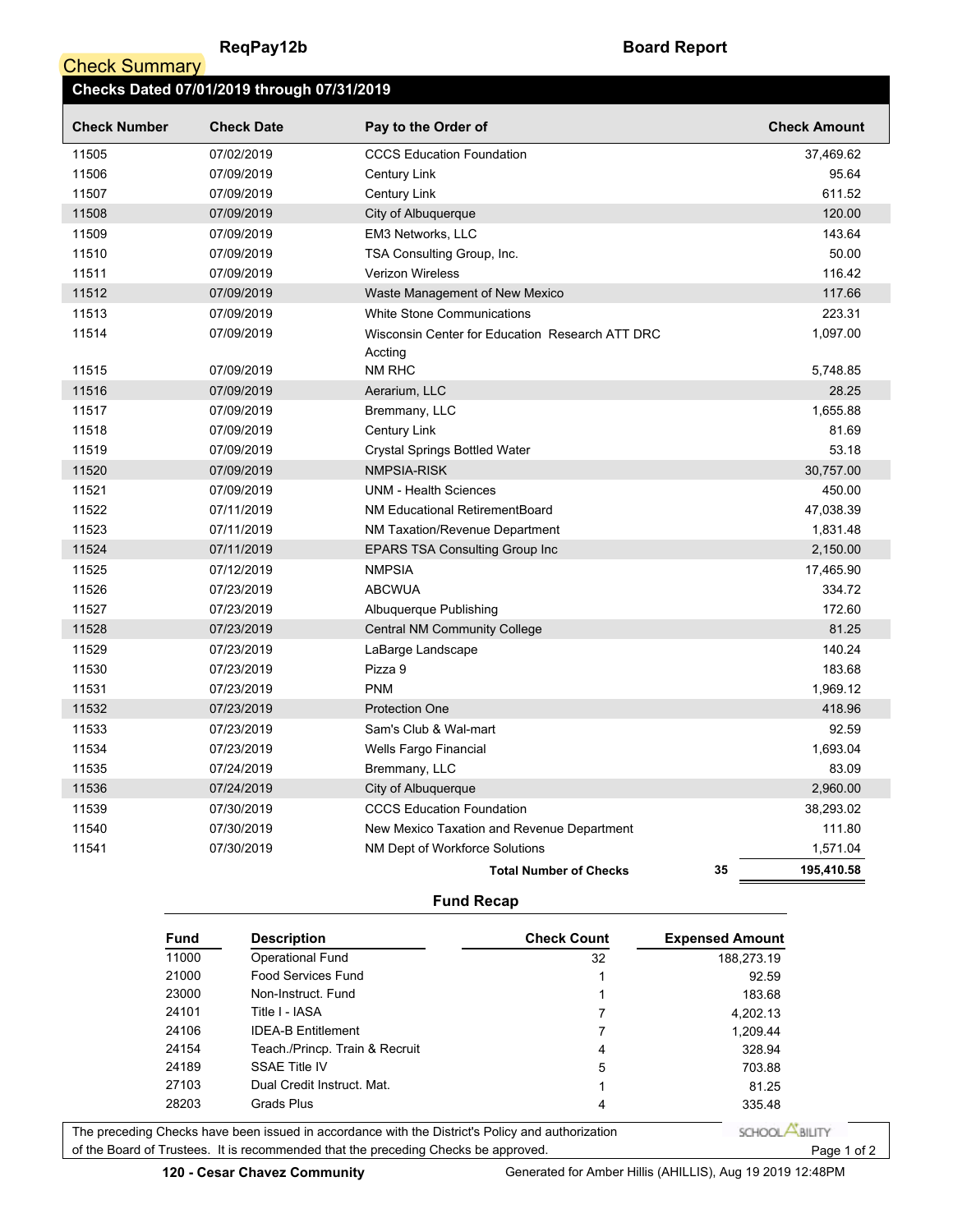### **ReqPay12b Board Report**

| Checks Dated 07/01/2019 through 07/31/2019 |                   |                               |    |                     |  |  |  |  |  |  |
|--------------------------------------------|-------------------|-------------------------------|----|---------------------|--|--|--|--|--|--|
| <b>Check Number</b>                        | <b>Check Date</b> | Pay to the Order of           |    | <b>Check Amount</b> |  |  |  |  |  |  |
|                                            |                   | <b>Total Number of Checks</b> | 35 | 195,410.58          |  |  |  |  |  |  |
|                                            |                   | Less Unpaid Tax Liability     |    | .00                 |  |  |  |  |  |  |
|                                            |                   | 195,410.58                    |    |                     |  |  |  |  |  |  |

SCHOOL **ABILITY** The preceding Checks have been issued in accordance with the District's Policy and authorization of the Board of Trustees. It is recommended that the preceding Checks be approved.Page 2 of 2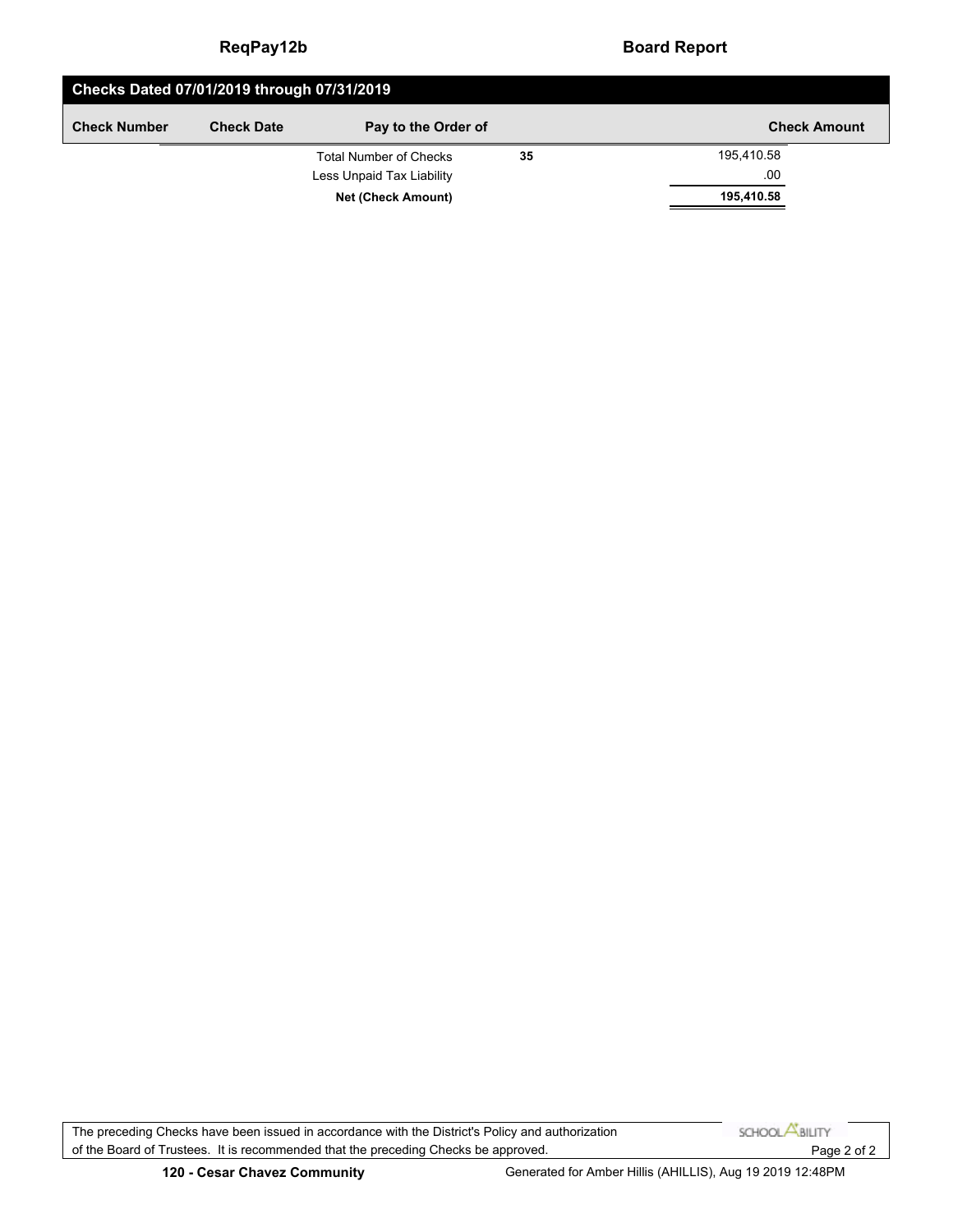## **Check Detail**

|                   |       |                            |                                                                                                                                            |                          |                         |                                             |                          |  | <b>Bank Account 120MAIN - Wells Fargo Operating Account</b>        |
|-------------------|-------|----------------------------|--------------------------------------------------------------------------------------------------------------------------------------------|--------------------------|-------------------------|---------------------------------------------|--------------------------|--|--------------------------------------------------------------------|
| <b>Payment Id</b> |       | <b>Comment</b>             |                                                                                                                                            |                          |                         |                                             |                          |  |                                                                    |
| Check # 11505     | 11000 | 07/02/2019                 | Check Amt                                                                                                                                  | 37,469.62 Status Cleared |                         | <b>CCCS Education Foundation (001285/1)</b> |                          |  |                                                                    |
| 75                |       | <b>Monthly Rent</b>        |                                                                                                                                            |                          |                         | 11000-2600-54610-0000-512001-0000-00000     |                          |  | 37,469.62                                                          |
| Check # 11506     | 11000 | 07/09/2019                 | <b>Check Amt</b>                                                                                                                           |                          | 95.64 Status Cleared    | <b>Century Link (001355/1)</b>              |                          |  |                                                                    |
| 20190701          |       | phone fax services         |                                                                                                                                            |                          |                         | 11000-2600-54416-0000-512001-0000-00000     |                          |  | 95.64                                                              |
| Check # 11507     | 11000 | 07/09/2019                 | Check Amt                                                                                                                                  |                          | 611.52 Status Cleared   | <b>Century Link (001355/1)</b>              |                          |  |                                                                    |
| 1470833754        |       | phone fax services         |                                                                                                                                            |                          |                         | 11000-2600-54416-0000-512001-0000-00000     |                          |  | 611.52                                                             |
| Check # 11508     | 11000 | 07/09/2019                 | Check Amt                                                                                                                                  |                          | 120.00 Status Cleared   | City of Albuquerque (000313/2)              |                          |  |                                                                    |
| IN0854413         |       |                            | Annual Licenses/Permits - CCH17-012                                                                                                        |                          |                         | 11000-2600-55915-0000-512001-0000-00000     |                          |  | 120.00                                                             |
| Check # 11509     | 11000 | 07/09/2019                 | <b>Check Amt</b>                                                                                                                           |                          | 143.64 Status Cleared   | EM3 Networks, LLC (010028/1)                |                          |  |                                                                    |
| 4547              |       | <b>Internet Services</b>   |                                                                                                                                            |                          |                         | 11000-2600-54416-0000-512001-0000-00000     |                          |  | 143.64                                                             |
| Check # 11510     | 11000 | 07/09/2019                 | Check Amt                                                                                                                                  |                          | 50.00 Status Cleared    | TSA Consulting Group, Inc. (001363/1)       |                          |  |                                                                    |
| 39742             |       |                            | Section 403B Administration Charges                                                                                                        |                          |                         | 11000-2500-55915-0000-512001-0000-00000     |                          |  | 50.00                                                              |
| Check # 11511     | 11000 | 07/09/2019                 | <b>Check Amt</b>                                                                                                                           |                          | 116.42 Status Cleared   | Verizon Wireless (000658/1)                 |                          |  |                                                                    |
| 9832586308        |       | <b>Cell Phone Services</b> |                                                                                                                                            |                          |                         | 11000-2600-54416-0000-512001-0000-00000     |                          |  | 116.42                                                             |
| Check # 11512     | 11000 | 07/09/2019                 | <b>Check Amt</b>                                                                                                                           |                          | 117.66 Status Cleared   | Waste Management of New Mexico (001428/1)   |                          |  |                                                                    |
| 8660861-0573-5    |       | Waste Management           |                                                                                                                                            |                          |                         | 11000-2600-54415-0000-512001-0000-00000     |                          |  | 117.66                                                             |
| Check # 11513     | 11000 | 07/09/2019                 | <b>Check Amt</b>                                                                                                                           |                          | 223.31 Status Cleared   | White Stone Communications (010017/1)       |                          |  |                                                                    |
| 19-07-13          |       |                            | Telephone System Service Agreement                                                                                                         |                          |                         | 11000-2600-55915-0000-512001-0000-00000     |                          |  | 223.31                                                             |
| Check # 11514     | 11000 | 07/09/2019                 | <b>Check Amt</b>                                                                                                                           |                          | 1,097.00 Status Cleared |                                             |                          |  | Wisconsin Center for Education Research ATT DRC Accting (001257/3) |
| 2707              |       | <b>ACCESS Assessments</b>  |                                                                                                                                            |                          |                         | 11000-2200-56118-0000-512001-0000-00000     |                          |  | 1,097.00                                                           |
| Check # 11515     | 11000 | 07/09/2019                 | Check Amt                                                                                                                                  |                          | 5,748.85 Status Cleared | NM RHC (900006/1)                           |                          |  |                                                                    |
| 20190606-MAN      |       |                            | NM RHC (900006/1) 06/06/2019 (MAN)                                                                                                         |                          | 11000-                  | $-23123-$                                   |                          |  | 54.00                                                              |
| 20190608-MAN      |       |                            | NM RHC (900006/1) 06/08/2019 (MAN)                                                                                                         |                          | 11000-                  | $-23123-$                                   |                          |  | 16.50                                                              |
| 20190609-MAN      |       |                            | NM RHC (900006/1) 06/09/2019 (MAN)                                                                                                         |                          | 11000-                  | $-23123-$                                   |                          |  | 8.25                                                               |
| 20190614-REG      |       |                            | NM RHC (900006/1) 06/14/2019 (REG)                                                                                                         |                          | 11000-                  | $-23123-$                                   |                          |  | 1,196.58                                                           |
|                   |       |                            |                                                                                                                                            |                          | $24101 -$               | $-23123-$                                   |                          |  | 58.50                                                              |
|                   |       |                            |                                                                                                                                            |                          | 24106-                  | $-23123-$                                   |                          |  | 12.78                                                              |
|                   |       |                            |                                                                                                                                            |                          | 24154-                  | $-23123-$                                   |                          |  | 6.74                                                               |
|                   |       |                            |                                                                                                                                            |                          | 24189-                  | $-23123-$                                   |                          |  | 14.06                                                              |
|                   |       |                            |                                                                                                                                            |                          | 28203-                  | $-23123-$                                   |                          |  | 7.90                                                               |
| 20190628-REG      |       |                            | NM RHC (900006/1) 06/28/2019 (REG)                                                                                                         |                          | 11000-                  | $-23123-$                                   |                          |  | 1,137.63                                                           |
|                   |       |                            |                                                                                                                                            |                          | $24101 -$               | $-23123-$                                   |                          |  | 58.50                                                              |
|                   |       |                            |                                                                                                                                            |                          | 24106-                  | $-23123-$                                   |                          |  | 12.78                                                              |
|                   |       |                            |                                                                                                                                            |                          | 24154-                  | $-23123-$                                   |                          |  | 6.74                                                               |
|                   |       |                            |                                                                                                                                            |                          | 24189-                  | $-23123-$                                   |                          |  | 14.06                                                              |
|                   |       |                            |                                                                                                                                            |                          | 28203-                  | $-23123-$                                   | $\overline{\phantom{a}}$ |  | 7.90                                                               |
| Selection         |       |                            | Sorted by Check Number, Inv #, Include Address=No, (Org = 120, Source = N, Pay To = N, Payment Method = N, Starting Check Date = 7/1/2019, |                          |                         |                                             |                          |  | SCHOOL <b>ABILITY</b>                                              |
|                   |       |                            | Ending Check Date = $7/31/2019$ , Summary? = N, Sort/Group 1 = , Sort/Group 2 = )                                                          |                          |                         |                                             |                          |  | Page 1 of 8                                                        |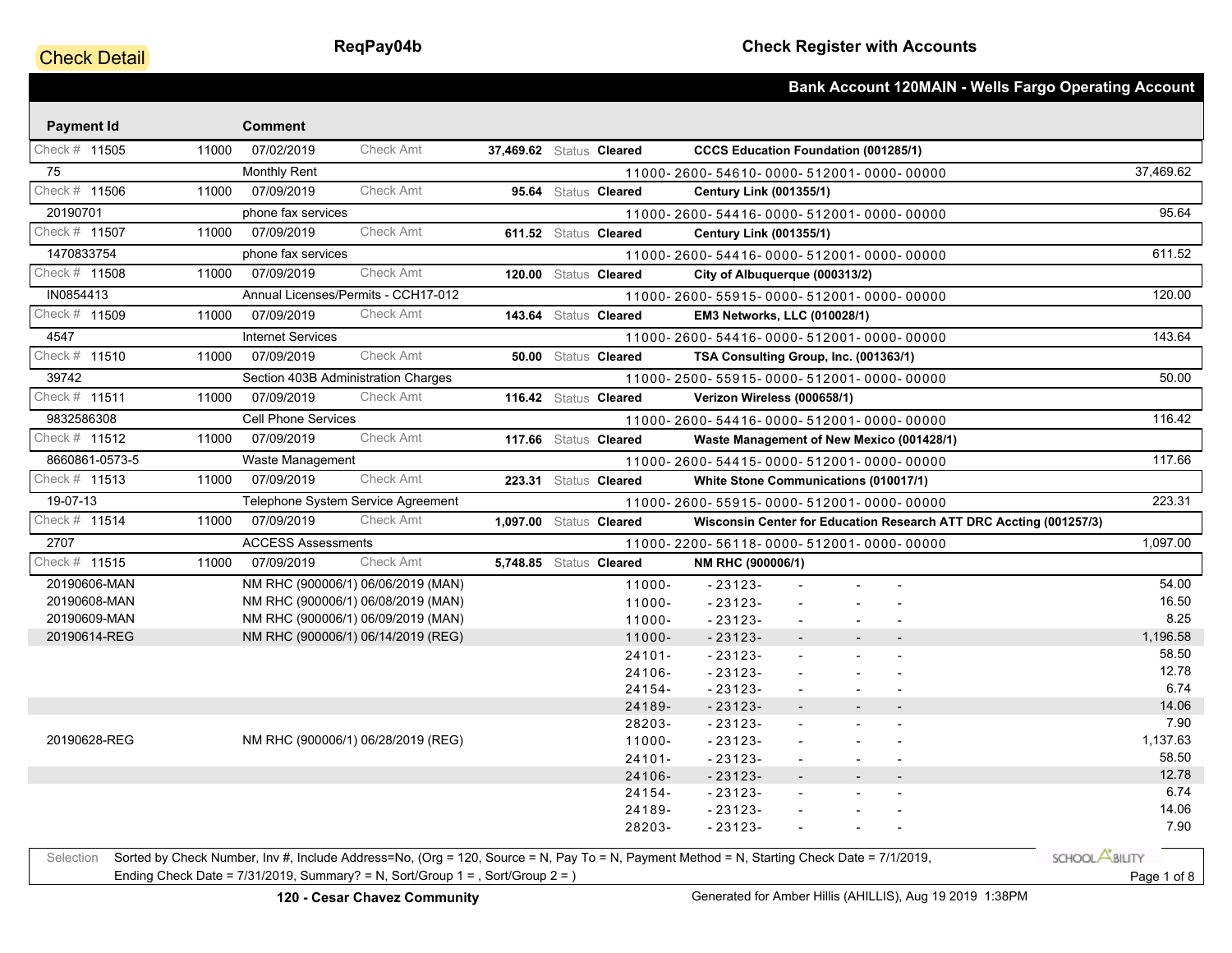## **ReqPay04b Check Register with Accounts**

|                   |       |                                 |                                                                                                                                                                                                                              |                          |                       |                                          |        |                          | <b>Bank Account 120MAIN - Wells Fargo Operating Account</b> |
|-------------------|-------|---------------------------------|------------------------------------------------------------------------------------------------------------------------------------------------------------------------------------------------------------------------------|--------------------------|-----------------------|------------------------------------------|--------|--------------------------|-------------------------------------------------------------|
| <b>Payment Id</b> |       | <b>Comment</b>                  |                                                                                                                                                                                                                              |                          |                       |                                          |        |                          |                                                             |
| Check # 11515     | 11000 | 07/09/2019                      | <b>Check Amt</b>                                                                                                                                                                                                             | 5,748.85 Status Cleared  |                       | NM RHC (900006/1) - continued            |        |                          |                                                             |
| 20190712-JUL      |       |                                 |                                                                                                                                                                                                                              |                          |                       |                                          |        |                          |                                                             |
|                   |       |                                 | NM RHC (900006/1) 07/12/2019 (JUL)                                                                                                                                                                                           |                          | 11000-<br>$24101 -$   | $-23123-$<br>$-23123-$                   |        |                          | 1,134.93<br>58.50                                           |
|                   |       |                                 |                                                                                                                                                                                                                              |                          | 24106-                | $-23123-$                                | $\sim$ |                          | 12.78                                                       |
|                   |       |                                 |                                                                                                                                                                                                                              |                          | 24154-                | $-23123-$                                |        |                          | 6.74                                                        |
|                   |       |                                 |                                                                                                                                                                                                                              |                          | 24189-                | $-23123-$                                |        |                          | 14.06                                                       |
|                   |       |                                 |                                                                                                                                                                                                                              |                          | 28203-                | $-23123-$                                |        | $\blacksquare$           | 7.90                                                        |
| 20190726-JUL      |       |                                 | NM RHC (900006/1) 07/26/2019 (JUL)                                                                                                                                                                                           |                          | 11000-                | $-23123-$                                |        |                          | 850.53                                                      |
|                   |       |                                 |                                                                                                                                                                                                                              |                          | $24101 -$             | $-23123-$                                |        | $\overline{\phantom{a}}$ | 58.50                                                       |
|                   |       |                                 |                                                                                                                                                                                                                              |                          | 24106-                | $-23123-$                                |        |                          | 12.78                                                       |
|                   |       |                                 |                                                                                                                                                                                                                              |                          | 24154-                | $-23123-$                                |        |                          | 6.74                                                        |
|                   |       |                                 |                                                                                                                                                                                                                              |                          | 24189-                | $-23123-$                                |        | $\overline{\phantom{a}}$ | 14.06                                                       |
|                   |       |                                 |                                                                                                                                                                                                                              |                          | 28203-                | $-23123-$                                |        |                          | 7.90                                                        |
| 20190809-AUG      |       |                                 | NM RHC (900006/1) 08/09/2019 (AUG)                                                                                                                                                                                           |                          | 11000-                | $-23123-$                                |        |                          | 850.53                                                      |
|                   |       |                                 |                                                                                                                                                                                                                              |                          | $24101 -$             | $-23123-$                                |        |                          | 58.50<br>12.78                                              |
|                   |       |                                 |                                                                                                                                                                                                                              |                          | 24106-                | $-23123-$                                |        |                          | 6.74                                                        |
|                   |       |                                 |                                                                                                                                                                                                                              |                          | 24154-<br>24189-      | $-23123-$<br>$-23123-$                   | $\sim$ |                          | 14.06                                                       |
|                   |       |                                 |                                                                                                                                                                                                                              |                          | 28203-                | $-23123-$                                | $\sim$ |                          | 7.90                                                        |
| Check # 11516     | 11000 | 07/09/2019                      | <b>Check Amt</b>                                                                                                                                                                                                             |                          | 28.25 Status Printed  | Aerarium, LLC (010059/1)                 |        |                          |                                                             |
| 1899-NMCCH        |       | 2018 1099 and W-2 Forms         |                                                                                                                                                                                                                              |                          |                       | 11000-2500-56118-0000-512001-0000-00000  |        |                          | 28.25                                                       |
| Check # 11517     | 11000 | 07/09/2019                      | <b>Check Amt</b>                                                                                                                                                                                                             | 1,655.88 Status Cleared  |                       | Bremmany, LLC (001586/1)                 |        |                          |                                                             |
| NM15761           |       | Strip and Wax Floor             |                                                                                                                                                                                                                              |                          |                       | 11000-2600-55915-0000-512001-0000-00000  |        |                          | 1,655.88                                                    |
| Check # 11518     | 11000 | 07/09/2019                      | <b>Check Amt</b>                                                                                                                                                                                                             |                          | 81.69 Status Cleared  | <b>Century Link (001355/1)</b>           |        |                          |                                                             |
| 20190628          |       | phone fax services              |                                                                                                                                                                                                                              |                          |                       | 11000-2600-54416-0000-512001-0000-00000  |        |                          | 81.69                                                       |
| Check # 11519     | 11000 | 07/09/2019                      | Check Amt                                                                                                                                                                                                                    |                          | 53.18 Status Cleared  | Crystal Springs Bottled Water (000334/1) |        |                          |                                                             |
| 605192538         |       | <b>Bottled Water</b>            |                                                                                                                                                                                                                              |                          |                       | 11000-2400-56118-0000-512001-0000-00000  |        |                          | 53.18                                                       |
| Check # 11520     | 11000 | 07/09/2019                      | <b>Check Amt</b>                                                                                                                                                                                                             | 30,757.00 Status Cleared |                       | <b>NMPSIA-RISK (000511/1)</b>            |        |                          |                                                             |
| FY20-00343        |       | NMPSIA Risk Premium 2019-20     |                                                                                                                                                                                                                              |                          |                       | 11000-1000-52710-0000-512001-0000-00000  |        |                          | 7,798.95                                                    |
|                   |       |                                 |                                                                                                                                                                                                                              |                          |                       | 11000-2100-52710-0000-512001-0000-00000  |        |                          | 2,759.45                                                    |
|                   |       |                                 |                                                                                                                                                                                                                              |                          |                       | 11000-2300-52710-0000-512001-0000-00000  |        |                          | 1,028.11                                                    |
|                   |       |                                 |                                                                                                                                                                                                                              |                          |                       | 11000-2400-52710-0000-512001-0000-00000  |        |                          | 839.92                                                      |
|                   |       |                                 |                                                                                                                                                                                                                              |                          |                       | 11000-2600-55200-0000-512001-0000-00000  |        |                          | 17,370.82                                                   |
|                   |       |                                 |                                                                                                                                                                                                                              |                          |                       | 24101-1000-52710-0000-512001-0000-00000  |        |                          | 621.02                                                      |
|                   |       |                                 |                                                                                                                                                                                                                              |                          |                       | 24106-1000-52710-0000-512001-0000-00000  |        |                          | 240.68                                                      |
| Check # 11521     |       |                                 | <b>Check Amt</b>                                                                                                                                                                                                             |                          |                       | 24189-1000-52710-0000-512001-0000-00000  |        |                          | 98.05                                                       |
| S4729956          | 11000 | 07/09/2019                      |                                                                                                                                                                                                                              |                          | 450.00 Status Cleared | UNM - Health Sciences (010086/1)         |        |                          | 450.00                                                      |
|                   |       | <b>Professional Development</b> |                                                                                                                                                                                                                              |                          |                       | 11000-1000-53330-1010-512001-0000-00000  |        |                          |                                                             |
| Selection         |       |                                 | Sorted by Check Number, Inv #, Include Address=No, (Org = 120, Source = N, Pay To = N, Payment Method = N, Starting Check Date = 7/1/2019,<br>Ending Check Date = 7/31/2019, Summary? = N, Sort/Group 1 = , Sort/Group 2 = ) |                          |                       |                                          |        |                          | SCHOOL <b>ABILITY</b>                                       |
|                   |       |                                 |                                                                                                                                                                                                                              |                          |                       |                                          |        |                          | Page 2 of 8                                                 |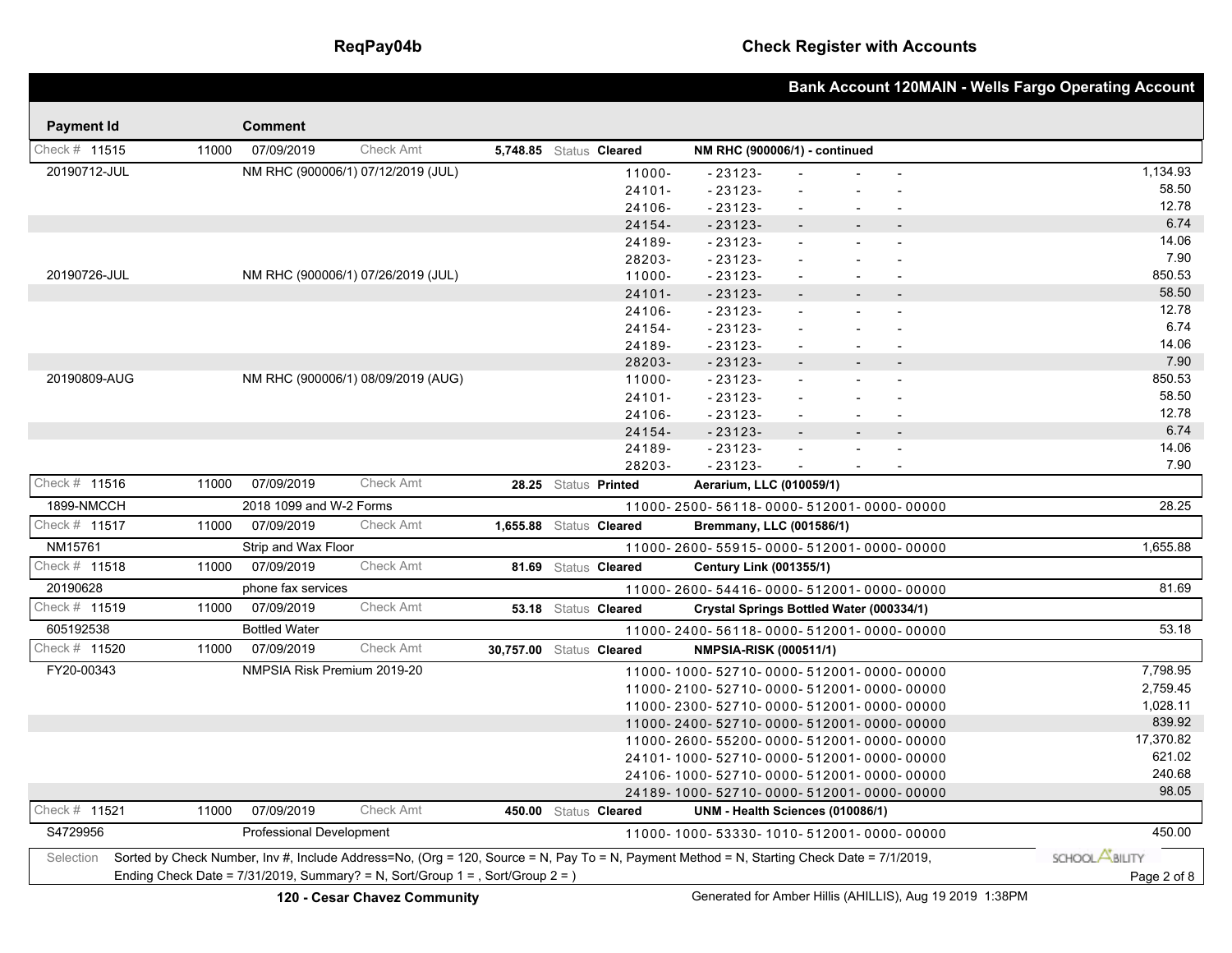|                   |       |                |                                                                                |                                                                                                                                            |           |                                           |                          |                |                | <b>Bank Account 120MAIN - Wells Fargo Operating Account</b> |
|-------------------|-------|----------------|--------------------------------------------------------------------------------|--------------------------------------------------------------------------------------------------------------------------------------------|-----------|-------------------------------------------|--------------------------|----------------|----------------|-------------------------------------------------------------|
| <b>Payment Id</b> |       | <b>Comment</b> |                                                                                |                                                                                                                                            |           |                                           |                          |                |                |                                                             |
| Check # 11522     | 11000 | 07/11/2019     | <b>Check Amt</b>                                                               | 47,038.39 Status Cleared                                                                                                                   |           | NM Educational RetirementBoard (900005/1) |                          |                |                |                                                             |
| 20190606-MAN      |       |                | NM Educational RetirementBoard (900005/1) 06/06/2019                           |                                                                                                                                            | 11000-    | $-23124-$                                 |                          |                |                | 442.80                                                      |
|                   |       | (MAN)          |                                                                                |                                                                                                                                            |           |                                           |                          |                |                |                                                             |
| 20190608-MAN      |       | (MAN)          | NM Educational RetirementBoard (900005/1) 06/08/2019                           |                                                                                                                                            | 11000-    | $-23124-$                                 |                          |                |                | 135.30                                                      |
| 20190609-MAN      |       | (MAN)          | NM Educational RetirementBoard (900005/1) 06/09/2019                           |                                                                                                                                            | 11000-    | $-23124-$                                 |                          |                |                | 67.66                                                       |
| 20190614-REG      |       | (REG)          | NM Educational RetirementBoard (900005/1) 06/14/2019                           |                                                                                                                                            | $11000 -$ | $-23124-$                                 | $\overline{\phantom{a}}$ |                |                | 9,811.83                                                    |
|                   |       |                |                                                                                |                                                                                                                                            | 24101-    | $-23124-$                                 | $\mathbf{r}$             |                |                | 479.67                                                      |
|                   |       |                |                                                                                |                                                                                                                                            | 24106-    | $-23124-$                                 | $\overline{\phantom{a}}$ |                |                | 104.86                                                      |
|                   |       |                |                                                                                |                                                                                                                                            | 24154-    | $-23124-$                                 | $\sim$                   |                |                | 55.35                                                       |
|                   |       |                |                                                                                |                                                                                                                                            | 24189-    | $-23124-$                                 |                          |                |                | 102.16                                                      |
|                   |       |                |                                                                                |                                                                                                                                            | 28203-    | $-23124-$                                 |                          |                |                | 57.47                                                       |
| 20190628-REG      |       | (REG)          | NM Educational RetirementBoard (900005/1) 06/28/2019                           |                                                                                                                                            | 11000-    | $-23124-$                                 | $\overline{\phantom{a}}$ |                |                | 9,328.44                                                    |
|                   |       |                |                                                                                |                                                                                                                                            | 24101-    | $-23124-$                                 | $\overline{a}$           |                |                | 479.67                                                      |
|                   |       |                |                                                                                |                                                                                                                                            | 24106-    | $-23124-$                                 | $\overline{\phantom{a}}$ |                |                | 104.86                                                      |
|                   |       |                |                                                                                |                                                                                                                                            | 24154-    | $-23124-$                                 | $\overline{a}$           |                |                | 55.35                                                       |
|                   |       |                |                                                                                |                                                                                                                                            | 24189-    | $-23124-$                                 |                          |                |                | 102.16                                                      |
|                   |       |                |                                                                                |                                                                                                                                            | 28203-    | $-23124-$                                 | $\blacksquare$           |                |                | 57.47                                                       |
| 20190712-JUL      |       | (JUL)          | NM Educational RetirementBoard (900005/1) 07/12/2019                           |                                                                                                                                            | 11000-    | $-23124-$                                 | $\overline{\phantom{a}}$ |                |                | 9,306.30                                                    |
|                   |       |                |                                                                                |                                                                                                                                            | $24101 -$ | $-23124-$                                 | $\overline{\phantom{a}}$ |                |                | 479.67                                                      |
|                   |       |                |                                                                                |                                                                                                                                            | 24106-    | $-23124-$                                 | $\overline{\phantom{a}}$ |                |                | 104.86                                                      |
|                   |       |                |                                                                                |                                                                                                                                            | 24154-    | $-23124-$                                 | $\mathbf{r}$             | $\overline{a}$ | $\sim$         | 55.35                                                       |
|                   |       |                |                                                                                |                                                                                                                                            | 24189-    | $-23124-$                                 |                          | $\overline{a}$ |                | 102.16                                                      |
|                   |       |                |                                                                                |                                                                                                                                            | 28203-    | $-23124-$                                 | $\blacksquare$           |                |                | 57.47                                                       |
| 20190726-JUL      |       | (JUL)          | NM Educational RetirementBoard (900005/1) 07/26/2019                           |                                                                                                                                            | 11000-    | $-23124-$                                 |                          |                |                | 6,974.25                                                    |
|                   |       |                |                                                                                |                                                                                                                                            | $24101 -$ | $-23124-$                                 |                          |                |                | 479.67                                                      |
|                   |       |                |                                                                                |                                                                                                                                            | 24106-    | $-23124-$                                 | $\overline{\phantom{a}}$ | $\overline{a}$ |                | 104.86                                                      |
|                   |       |                |                                                                                |                                                                                                                                            | 24154-    | $-23124-$                                 | $\overline{\phantom{a}}$ |                |                | 55.35                                                       |
|                   |       |                |                                                                                |                                                                                                                                            | 24189-    | $-23124-$                                 |                          |                |                | 102.16                                                      |
|                   |       |                |                                                                                |                                                                                                                                            | 28203-    | $-23124-$                                 | $\overline{\phantom{a}}$ | $\overline{a}$ | $\blacksquare$ | 57.47                                                       |
| 20190809-AUG      |       | (AUG)          | NM Educational RetirementBoard (900005/1) 08/09/2019                           |                                                                                                                                            | 11000-    | $-23124-$                                 | $\overline{\phantom{a}}$ |                |                | 6,974.26                                                    |
|                   |       |                |                                                                                |                                                                                                                                            | $24101 -$ | $-23124-$                                 | $\blacksquare$           |                |                | 479.67                                                      |
|                   |       |                |                                                                                |                                                                                                                                            | 24106-    | $-23124-$                                 |                          |                |                | 104.86                                                      |
|                   |       |                |                                                                                |                                                                                                                                            | 24154-    | $-23124-$                                 | $\blacksquare$           |                |                | 55.35                                                       |
| Selection         |       |                | Ending Check Date = 7/31/2019, Summary? = N, Sort/Group 1 = , Sort/Group 2 = ) | Sorted by Check Number, Inv #, Include Address=No, (Org = 120, Source = N, Pay To = N, Payment Method = N, Starting Check Date = 7/1/2019, |           |                                           |                          |                |                | SCHOOL <b>ABILITY</b>                                       |
|                   |       |                |                                                                                |                                                                                                                                            |           |                                           |                          |                |                | Page 3 of 8                                                 |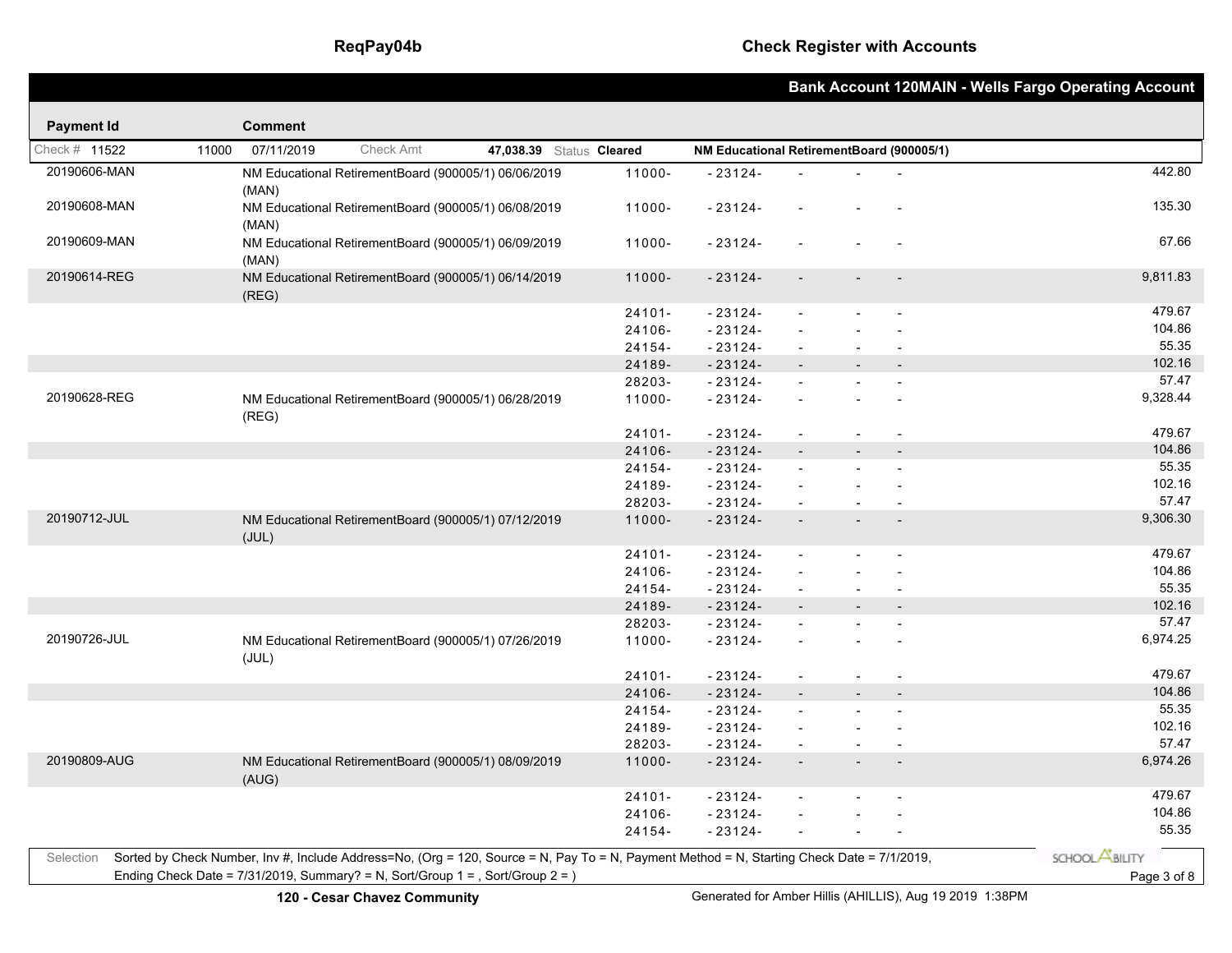## **ReqPay04b Check Register with Accounts**

|                   |       |                              |                                                                                                                                            |                          |                       |                                                       |                          |  | <b>Bank Account 120MAIN - Wells Fargo Operating Account</b> |
|-------------------|-------|------------------------------|--------------------------------------------------------------------------------------------------------------------------------------------|--------------------------|-----------------------|-------------------------------------------------------|--------------------------|--|-------------------------------------------------------------|
| <b>Payment Id</b> |       | <b>Comment</b>               |                                                                                                                                            |                          |                       |                                                       |                          |  |                                                             |
| Check # 11522     | 11000 | 07/11/2019                   | <b>Check Amt</b>                                                                                                                           | 47,038.39 Status Cleared |                       | NM Educational RetirementBoard (900005/1) - continued |                          |  |                                                             |
| 20190809-AUG      |       |                              | NM Educational RetirementBoard (900005/1) 08/09/2019                                                                                       |                          | 24189-                | $-23124-$                                             |                          |  | 102.16                                                      |
|                   |       | (AUG)                        |                                                                                                                                            |                          |                       |                                                       |                          |  |                                                             |
|                   |       |                              |                                                                                                                                            |                          | 28203-                | $-23124-$                                             |                          |  | 57.47                                                       |
| Check # 11523     | 11000 | 07/11/2019                   | Check Amt                                                                                                                                  | 1,831.48 Status Cleared  |                       | NM Taxation/Revenue Department (900003/1)             |                          |  |                                                             |
| 20190614-REG      |       |                              | NM Taxation/Revenue Department (900003/1) 06/14/2019                                                                                       |                          | 11000-                | $-23142-$                                             |                          |  | 920.55                                                      |
|                   |       | (REG)                        |                                                                                                                                            |                          |                       |                                                       |                          |  |                                                             |
|                   |       |                              |                                                                                                                                            |                          | 24101-                | $-23142-$                                             |                          |  | 27.21<br>2.86                                               |
|                   |       |                              |                                                                                                                                            |                          | 24106-                | $-23142-$                                             |                          |  |                                                             |
| 20190628-REG      |       |                              |                                                                                                                                            |                          | 24154-                | $-23142-$                                             |                          |  | 6.55<br>838.27                                              |
|                   |       | (REG)                        | NM Taxation/Revenue Department (900003/1) 06/28/2019                                                                                       |                          | 11000-                | $-23142-$                                             |                          |  |                                                             |
|                   |       |                              |                                                                                                                                            |                          | $24101 -$             | $-23142-$                                             |                          |  | 27.21                                                       |
|                   |       |                              |                                                                                                                                            |                          | 24106-                | $-23142-$                                             |                          |  | 2.86                                                        |
|                   |       |                              |                                                                                                                                            |                          | 24154-                | $-23142-$                                             | $\sim$                   |  | 5.97                                                        |
| Check # 11524     | 11000 | 07/11/2019                   | <b>Check Amt</b>                                                                                                                           | 2,150.00 Status Cleared  |                       | EPARS TSA Consulting Group Inc (901000/1)             |                          |  |                                                             |
| 20190614-REG      |       |                              | EPARS TSA Consulting Group Inc (901000/1) 06/14/2019                                                                                       |                          | 11000-                | $-23147-$                                             |                          |  | 1,075.00                                                    |
|                   |       | (REG)                        |                                                                                                                                            |                          |                       |                                                       |                          |  |                                                             |
| 20190628-REG      |       |                              | EPARS TSA Consulting Group Inc (901000/1) 06/28/2019                                                                                       |                          | 11000-                | $-23147-$                                             |                          |  | 1,075.00                                                    |
|                   |       | (REG)                        |                                                                                                                                            |                          |                       |                                                       |                          |  |                                                             |
| Check # 11525     | 11000 | 07/12/2019                   | <b>Check Amt</b>                                                                                                                           | 17,465.90 Status Cleared |                       | NMPSIA (900001/1)                                     |                          |  |                                                             |
| 20190614-REG      |       |                              | NMPSIA (900001/1) 06/14/2019 (REG)                                                                                                         |                          | 11000-                | $-23125-$                                             | $\overline{\phantom{a}}$ |  | 8,193.23                                                    |
|                   |       |                              |                                                                                                                                            |                          | $24101 -$             | $-23125-$                                             |                          |  | 366.73                                                      |
|                   |       |                              |                                                                                                                                            |                          | 24106-                | $-23125-$                                             | $\overline{\phantom{a}}$ |  | 171.85                                                      |
| 20190628-REG      |       |                              | NMPSIA (900001/1) 06/28/2019 (REG)                                                                                                         |                          | 11000-                | $-23125-$                                             |                          |  | 8,193.15                                                    |
|                   |       |                              |                                                                                                                                            |                          | $24101 -$             | $-23125-$                                             | $\overline{\phantom{a}}$ |  | 366.73                                                      |
|                   |       |                              |                                                                                                                                            |                          | 24106-                | $-23125-$                                             |                          |  | 171.85                                                      |
| 20190630 ADJ      |       | NMPSIA adjustment 6/30/19    |                                                                                                                                            |                          | 24101-                | $-23125-$                                             |                          |  | 2.36                                                        |
| Check # 11526     | 11000 | 07/23/2019                   | <b>Check Amt</b>                                                                                                                           |                          | 334.72 Status Cleared | ABCWUA (001289/1)                                     |                          |  |                                                             |
| 505686179979      |       | <b>Utilities - Water</b>     |                                                                                                                                            |                          |                       | 11000-2600-54415-0000-512001-0000-00000               |                          |  | 18.21                                                       |
| 515289631538      |       | Utilities - Water            |                                                                                                                                            |                          |                       | 11000-2600-54415-0000-512001-0000-00000               |                          |  | 316.51                                                      |
| Check # 11527     | 11000 | 07/23/2019                   | <b>Check Amt</b>                                                                                                                           |                          | 172.60 Status Cleared | Albuquerque Publishing (000259/1)                     |                          |  |                                                             |
| P256685           |       | Advertising                  |                                                                                                                                            |                          |                       | 11000-2500-55400-0000-512001-0000-00000               |                          |  | 172.60                                                      |
| Check # 11528     | 27103 | 07/23/2019                   | <b>Check Amt</b>                                                                                                                           |                          | 81.25 Status Cleared  | Central NM Community College (010014/1)               |                          |  |                                                             |
| SP19-1880-0402    |       | <b>Digital Book</b>          |                                                                                                                                            |                          |                       | 27103-1000-56112-3000-512001-0000-00000               |                          |  | 81.25                                                       |
| Check # 11529     | 11000 | 07/23/2019                   | <b>Check Amt</b>                                                                                                                           |                          | 140.24 Status Cleared | LaBarge Landscape (010003/1)                          |                          |  |                                                             |
| 39458             |       | Monthly Landscaping Services |                                                                                                                                            |                          |                       | 11000-2600-54312-0000-512001-0000-00000               |                          |  | 140.24                                                      |
|                   |       |                              |                                                                                                                                            |                          |                       |                                                       |                          |  | SCHOOL <b>ABILITY</b>                                       |
| Selection         |       |                              | Sorted by Check Number, Inv #, Include Address=No, (Org = 120, Source = N, Pay To = N, Payment Method = N, Starting Check Date = 7/1/2019, |                          |                       |                                                       |                          |  |                                                             |
|                   |       |                              | Ending Check Date = $7/31/2019$ , Summary? = N, Sort/Group 1 = , Sort/Group 2 = )                                                          |                          |                       |                                                       |                          |  | Page 4 of 8                                                 |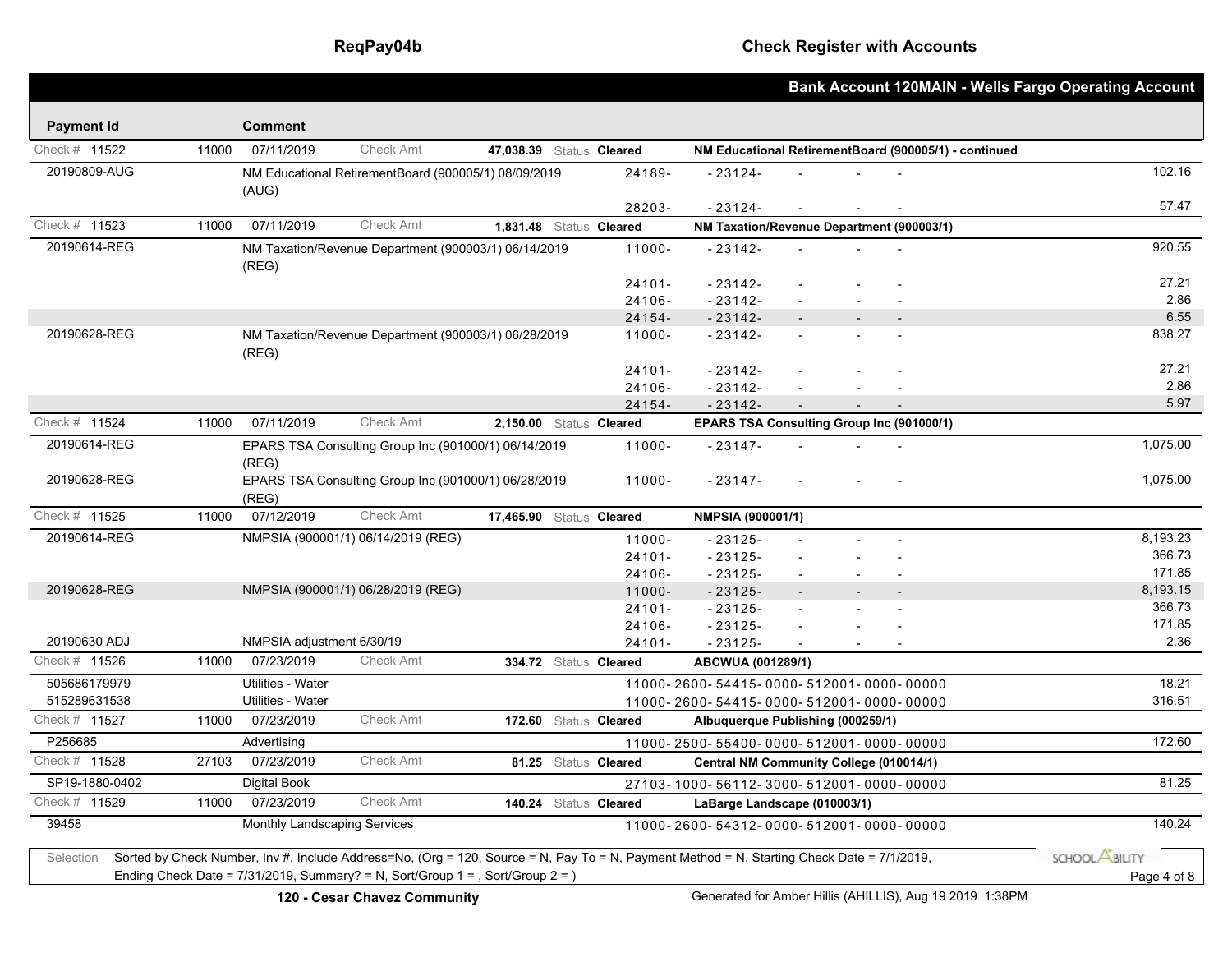|                     |       |                                  |                  |                                                                                                                                            |                       |                                  |        |                                                       | Bank Account 120MAIN - Wells Fargo Operating Account |
|---------------------|-------|----------------------------------|------------------|--------------------------------------------------------------------------------------------------------------------------------------------|-----------------------|----------------------------------|--------|-------------------------------------------------------|------------------------------------------------------|
| <b>Payment Id</b>   |       | <b>Comment</b>                   |                  |                                                                                                                                            |                       |                                  |        |                                                       |                                                      |
| Check # 11530       | 23000 | 07/23/2019                       | <b>Check Amt</b> |                                                                                                                                            | 183.68 Status Cleared | Pizza 9 (001269/1)               |        |                                                       |                                                      |
| 20190725            |       | Staff Lunch for 7/25/19          |                  |                                                                                                                                            |                       |                                  |        | 23000-1000-56118-1010-512001-0000-00000               | 183.68                                               |
| Check $#$ 11531     | 11000 | 07/23/2019                       | Check Amt        | 1,969.12 Status Cleared                                                                                                                    |                       | PNM (000528/1)                   |        |                                                       |                                                      |
| 20190719            |       | Utilities - Electricity          |                  |                                                                                                                                            |                       |                                  |        | 11000-2600-54411-0000-512001-0000-00000               | 1,969.12                                             |
| Check # 11532       | 11000 | 07/23/2019                       | <b>Check Amt</b> |                                                                                                                                            | 418.96 Status Cleared | Protection One (000534/1)        |        |                                                       |                                                      |
| 129532488           |       | Alarm                            |                  |                                                                                                                                            |                       |                                  |        | 11000-2600-55915-0000-512001-0000-00000               | 252.78                                               |
| 129532547           |       | Alarm                            |                  |                                                                                                                                            |                       |                                  |        | 11000-2600-55915-0000-512001-0000-00000               | 166.18                                               |
| Check # 11533       | 21000 | 07/23/2019                       | Check Amt        |                                                                                                                                            | 92.59 Status Cleared  | Sam's Club & Wal-mart (000935/1) |        |                                                       |                                                      |
| 20190613            |       | Warming Kitchen Storage Bins     |                  |                                                                                                                                            |                       |                                  |        | 21000-3100-56118-0000-512001-0000-00000               | 92.59                                                |
| Check # 11534       | 11000 | 07/23/2019                       | <b>Check Amt</b> | 1,693.04 Status Cleared                                                                                                                    |                       | Wells Fargo Financial (000647/1) |        |                                                       |                                                      |
| 5006512199-FY20     |       | Copier Lease                     |                  |                                                                                                                                            |                       |                                  |        | 11000-2500-54620-0000-512001-0000-00000               | 1,296.25                                             |
| 5006512199FY19      |       | Toshiba Copier Lease             |                  |                                                                                                                                            |                       |                                  |        | 11000-2500-54620-0000-512001-0000-00000               | 396.79                                               |
| Check # 11535       | 11000 | 07/24/2019                       | Check Amt        |                                                                                                                                            | 83.09 Status Cleared  | Bremmany, LLC (001586/1)         |        |                                                       |                                                      |
| NM15308             |       | <b>Cleaning Services</b>         |                  |                                                                                                                                            |                       |                                  |        | 11000-2600-55915-0000-512001-0000-00000               | 50.51                                                |
|                     |       |                                  |                  |                                                                                                                                            |                       |                                  |        | 11000-2600-56118-0000-512001-0000-00000               | 32.58                                                |
| Check # 11536       | 11000 | 07/24/2019                       | Check Amt        | 2,960.00 Status Cleared                                                                                                                    |                       | City of Albuquerque (000313/2)   |        |                                                       |                                                      |
| 20190724            |       | <b>Student Bus Passes</b>        |                  |                                                                                                                                            |                       |                                  |        | 11000-1000-55817-1010-512001-0000-00000               | 2,960.00                                             |
| * Break in sequence |       |                                  |                  |                                                                                                                                            |                       |                                  |        |                                                       |                                                      |
| Check # 11539       | 11000 | 07/30/2019                       | <b>Check Amt</b> | 38.293.02 Status Cleared                                                                                                                   |                       |                                  |        | <b>CCCS Education Foundation (001285/1)</b>           |                                                      |
| 76                  |       | <b>Monthly Rent</b>              |                  |                                                                                                                                            |                       |                                  |        | 11000-2600-54610-0000-512001-0000-00000               | 38,293.02                                            |
| Check # 11540       | 11000 | 07/30/2019                       | Check Amt        | 111.80 Status Printed                                                                                                                      |                       |                                  |        | New Mexico Taxation and Revenue Department (900013/1) |                                                      |
| 20190628-REG        |       | New Mexico Taxation and<br>(REG) |                  | Re (900013/1) 06/28/2019                                                                                                                   | 11000-                | $-23145-$                        |        |                                                       | 95.68                                                |
|                     |       |                                  |                  |                                                                                                                                            | $24101 -$             | $-23145-$                        |        |                                                       | 8.60                                                 |
|                     |       |                                  |                  |                                                                                                                                            | 24106-                | $-23145-$                        |        |                                                       | 3.22                                                 |
|                     |       |                                  |                  |                                                                                                                                            | 24189-                | $-23145-$                        | $\sim$ | $\overline{\phantom{a}}$<br>$\overline{\phantom{a}}$  | 2.75                                                 |
| Check # 11541       | 11000 | 07/30/2019                       | Check Amt        |                                                                                                                                            | 28203-                | $-23145-$                        |        |                                                       | 1.55                                                 |
| 20190405-REG        |       |                                  |                  | 1,571.04 Status Cleared                                                                                                                    |                       |                                  |        | NM Dept of Workforce Solutions (900002/1)             |                                                      |
|                     |       | (REG)                            |                  | NM Dept of Workforce Solutions (900002/1) 04/05/2019                                                                                       | 11000-                | $-23140-$                        |        |                                                       | 242.52                                               |
|                     |       |                                  |                  |                                                                                                                                            | $24101 -$             | $-23140-$                        |        |                                                       | 13.06                                                |
|                     |       |                                  |                  |                                                                                                                                            | 24106-                | $-23140-$                        |        |                                                       | 10.80                                                |
|                     |       |                                  |                  |                                                                                                                                            | 24154-                | $-23140-$                        |        |                                                       | 1.54<br>3.14                                         |
| 20190419-REG        |       |                                  |                  |                                                                                                                                            | 24189-                | $-23140-$<br>$-23140-$           |        |                                                       | 250.50                                               |
|                     |       | (REG)                            |                  | NM Dept of Workforce Solutions (900002/1) 04/19/2019                                                                                       | 11000-                |                                  |        |                                                       |                                                      |
| Selection           |       |                                  |                  | Sorted by Check Number, Inv #, Include Address=No, (Org = 120, Source = N, Pay To = N, Payment Method = N, Starting Check Date = 7/1/2019, |                       |                                  |        |                                                       | SCHOOL <b>ABILITY</b>                                |
|                     |       |                                  |                  | Ending Check Date = $7/31/2019$ , Summary? = N, Sort/Group 1 = , Sort/Group 2 = )                                                          |                       |                                  |        |                                                       | Page 5 of 8                                          |
|                     |       |                                  |                  |                                                                                                                                            |                       |                                  |        |                                                       |                                                      |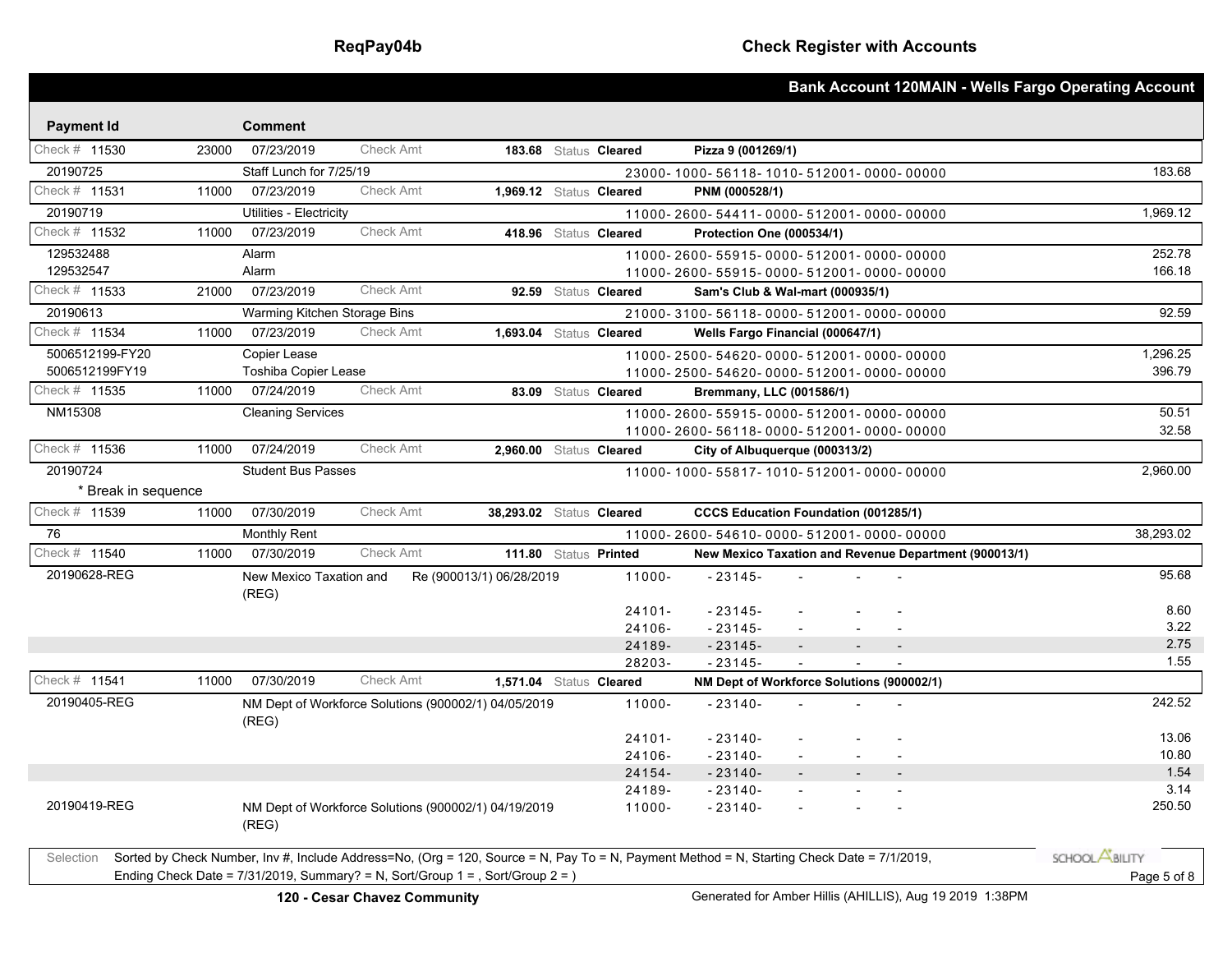|                   |       |                |                                                                                                                                            |                         |           |                                                       |                          |                |                          | <b>Bank Account 120MAIN - Wells Fargo Operating Account</b> |
|-------------------|-------|----------------|--------------------------------------------------------------------------------------------------------------------------------------------|-------------------------|-----------|-------------------------------------------------------|--------------------------|----------------|--------------------------|-------------------------------------------------------------|
| <b>Payment Id</b> |       | <b>Comment</b> |                                                                                                                                            |                         |           |                                                       |                          |                |                          |                                                             |
| Check # 11541     | 11000 | 07/30/2019     | Check Amt                                                                                                                                  | 1,571.04 Status Cleared |           | NM Dept of Workforce Solutions (900002/1) - continued |                          |                |                          |                                                             |
| 20190419-REG      |       | (REG)          | NM Dept of Workforce Solutions (900002/1) 04/19/2019                                                                                       |                         | $24101 -$ | $-23140-$                                             |                          |                |                          | 13.06                                                       |
|                   |       |                |                                                                                                                                            |                         | 24106-    | $-23140-$                                             |                          |                |                          | 2.82                                                        |
|                   |       |                |                                                                                                                                            |                         | 24154-    | $-23140-$                                             |                          |                |                          | 1.54                                                        |
|                   |       |                |                                                                                                                                            |                         | 24189-    | $-23140-$                                             |                          |                |                          | 3.14                                                        |
| 20190503-REG      |       | (REG)          | NM Dept of Workforce Solutions (900002/1) 05/03/2019                                                                                       |                         | 11000-    | $-23140-$                                             | $\mathbf{r}$             |                |                          | 244.88                                                      |
|                   |       |                |                                                                                                                                            |                         | 24101-    | $-23140-$                                             | $\blacksquare$           |                |                          | 13.06                                                       |
|                   |       |                |                                                                                                                                            |                         | 24106-    | $-23140-$                                             | $\overline{a}$           |                |                          | 2.86                                                        |
|                   |       |                |                                                                                                                                            |                         | 24154-    | $-23140-$                                             |                          |                |                          | 1.51                                                        |
|                   |       |                |                                                                                                                                            |                         | 24189-    | $-23140-$                                             | $\mathbf{r}$             |                |                          | 3.14                                                        |
| 20190517-REG      |       | (REG)          | NM Dept of Workforce Solutions (900002/1) 05/17/2019                                                                                       |                         | 11000-    | $-23140-$                                             | $\overline{a}$           |                | $\overline{a}$           | 215.36                                                      |
|                   |       |                |                                                                                                                                            |                         | 24101-    | $-23140-$                                             | $\overline{\phantom{a}}$ |                |                          | 13.06                                                       |
|                   |       |                |                                                                                                                                            |                         | 24106-    | $-23140-$                                             |                          |                |                          | 2.86                                                        |
|                   |       |                |                                                                                                                                            |                         | 24154-    | $-23140-$                                             | $\overline{\phantom{a}}$ |                |                          | 1.09                                                        |
|                   |       |                |                                                                                                                                            |                         | 24189-    | $-23140-$                                             |                          |                |                          | 3.14                                                        |
|                   |       |                |                                                                                                                                            |                         | 28203-    | $-23140-$                                             | $\overline{\phantom{a}}$ | $\sim$         | $\blacksquare$           | 1.77                                                        |
| 20190531-REG      |       | (REG)          | NM Dept of Workforce Solutions (900002/1) 05/31/2019                                                                                       |                         | 11000-    | $-23140-$                                             |                          |                | $\overline{\phantom{a}}$ | 182.49                                                      |
|                   |       |                |                                                                                                                                            |                         | 24101-    | $-23140-$                                             | $\overline{a}$           |                |                          | 13.06                                                       |
|                   |       |                |                                                                                                                                            |                         | 24106-    | $-23140-$                                             | $\overline{\phantom{a}}$ |                |                          | 2.86                                                        |
|                   |       |                |                                                                                                                                            |                         | 24154-    | $-23140-$                                             | $\blacksquare$           | $\sim$         | $\blacksquare$           | .29                                                         |
|                   |       |                |                                                                                                                                            |                         | 24189-    | $-23140-$                                             |                          |                | $\overline{a}$           | 3.14                                                        |
|                   |       |                |                                                                                                                                            |                         | 28203-    | $-23140-$                                             |                          |                |                          | 1.77                                                        |
| 20190606-MAN      |       | (MAN)          | NM Dept of Workforce Solutions (900002/1) 06/06/2019                                                                                       |                         | 11000-    | $-23140-$                                             |                          |                |                          | 12.06                                                       |
| 20190608-MAN      |       | (MAN)          | NM Dept of Workforce Solutions (900002/1) 06/08/2019                                                                                       |                         | 11000-    | $-23140-$                                             |                          |                |                          | 3.69                                                        |
| 20190609-MAN      |       | (MAN)          | NM Dept of Workforce Solutions (900002/1) 06/09/2019                                                                                       |                         | 11000-    | $-23140-$                                             | $\overline{\phantom{a}}$ |                |                          | 1.84                                                        |
| 20190614-REG      |       | (REG)          | NM Dept of Workforce Solutions (900002/1) 06/14/2019                                                                                       |                         | 11000-    | $-23140-$                                             | $\blacksquare$           |                |                          | 157.70                                                      |
|                   |       |                |                                                                                                                                            |                         | $24101 -$ | $-23140-$                                             | $\overline{\phantom{a}}$ |                |                          | 13.06                                                       |
|                   |       |                |                                                                                                                                            |                         | 24106-    | $-23140-$                                             | $\overline{\phantom{a}}$ | $\blacksquare$ | $\blacksquare$           | 2.86                                                        |
|                   |       |                |                                                                                                                                            |                         | 24189-    | $-23140-$                                             |                          |                | $\sim$                   | 3.14                                                        |
|                   |       |                |                                                                                                                                            |                         | 28203-    | $-23140-$                                             | $\overline{a}$           |                | $\sim$                   | 1.77                                                        |
| 20190628-REG      |       | (REG)          | NM Dept of Workforce Solutions (900002/1) 06/28/2019                                                                                       |                         | 11000-    | $-23140-$                                             | $\blacksquare$           |                | $\blacksquare$           | 122.12                                                      |
| Selection         |       |                | Sorted by Check Number, Inv #, Include Address=No, (Org = 120, Source = N, Pay To = N, Payment Method = N, Starting Check Date = 7/1/2019, |                         |           |                                                       |                          |                |                          | SCHOOL <b>ABILITY</b>                                       |
|                   |       |                | Ending Check Date = $7/31/2019$ , Summary? = N, Sort/Group 1 = , Sort/Group 2 = )                                                          |                         |           |                                                       |                          |                |                          | Page 6 of 8                                                 |